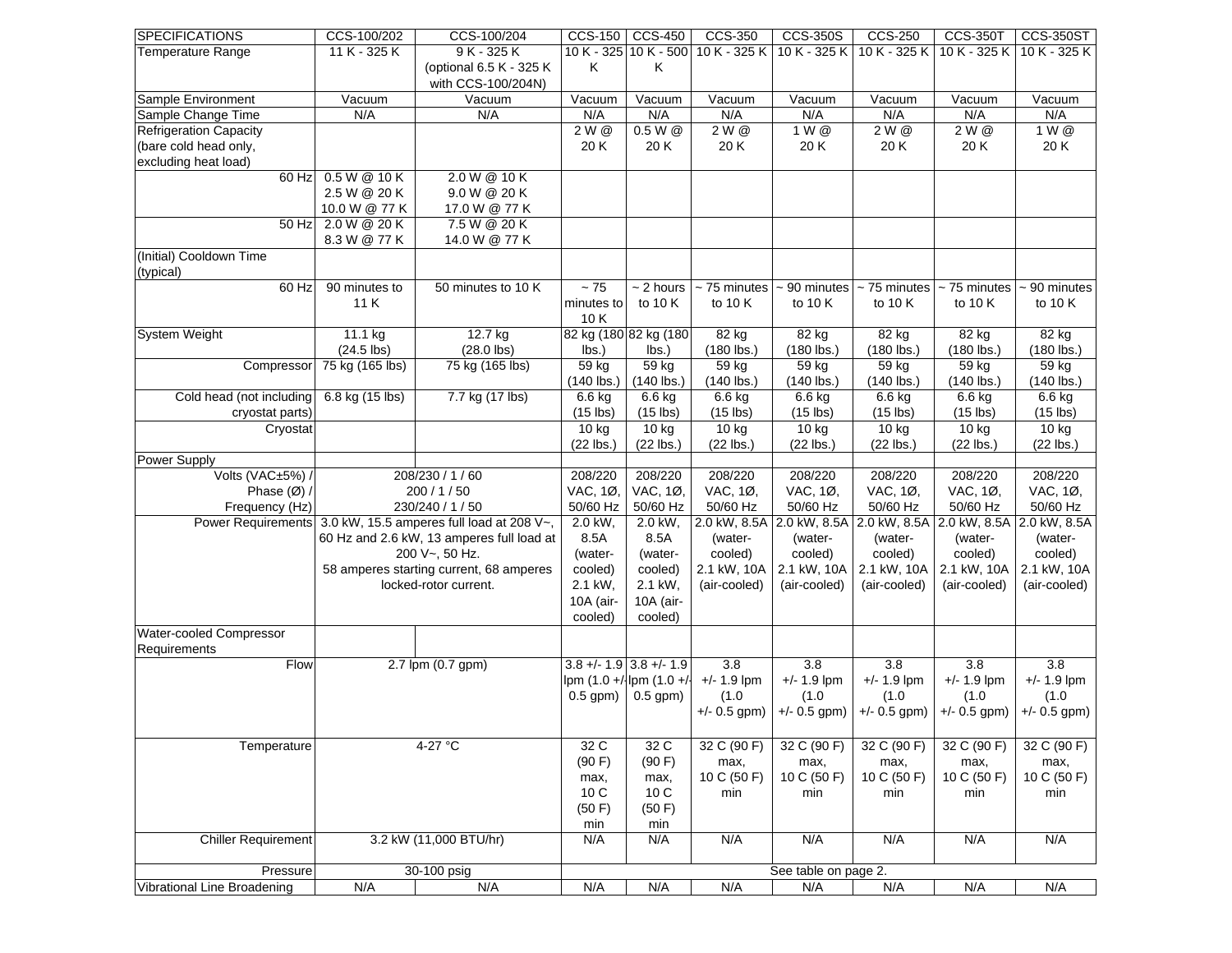| <b>SPECIFICATIONS</b>         | <b>CCS-950</b>       | <b>CCS-950T</b> | <b>CCS-550</b> | <b>CCS-550T</b> |  |
|-------------------------------|----------------------|-----------------|----------------|-----------------|--|
| Temperature Range             | 12 K - 300 K         | 12 K - 300 K    | 15 K - 300 K   | 15 K - 300 K    |  |
| Sample Environment            | Exchange             | Exchange        | Exchange       | Exchange        |  |
|                               | Gas                  | Gas             | Gas            | Gas             |  |
| Sample Change Time            | 2 minutes            | 2 minutes       | 2 minutes      | 2 minutes       |  |
| <b>Refrigeration Capacity</b> |                      |                 |                |                 |  |
| (bare cryocooler only,        |                      |                 |                |                 |  |
| no heat load)                 |                      |                 |                |                 |  |
| (Initial) Cooldown Time       |                      |                 |                |                 |  |
| (typical)                     |                      |                 |                |                 |  |
| 60 Hz                         | ~3 hours to          | ~3 hours to     | ~3 hours to    | ~3 hours to     |  |
|                               | 12K                  | 12K             | 15K            | 15K             |  |
| 50 Hz                         |                      |                 |                |                 |  |
| <b>System Weight</b>          | 93 kg                | 93 kg           | 87 kg          | 87 kg           |  |
|                               | $(205$ lbs.)         | (205 lbs.)      | (190 lbs.)     | $(190$ lbs.)    |  |
| Compressor                    | 59 kg                | 59 kg           | 59 kg          | 59 kg           |  |
|                               | $(140$ lbs.)         | (140 lbs.)      | (140 lbs.)     | (140 lbs.)      |  |
| Expander (not including       |                      |                 |                |                 |  |
| cryostat parts)               |                      |                 |                |                 |  |
| Cold head                     | 21 kg                | 21 kg           | 14 kg          | 14 kg           |  |
|                               | $(45$ lbs.)          | (45 lbs.)       | $(30$ lbs.)    | $(30$ lbs.)     |  |
| <b>Optical Access</b>         |                      | N/A             |                | N/A             |  |
| Power Supply                  |                      |                 |                |                 |  |
| Volts (VAC±5%) /              | 208/220              | 208/220         | 208/220        | 208/220         |  |
| Phase $(\emptyset)$ /         | VAC, 1Ø,             | VAC, 1Ø,        | VAC, 1Ø,       | VAC, 1Ø,        |  |
| Frequency (Hz)                | 50/60 Hz             | 50/60 Hz        | 50/60 Hz       | 50/60 Hz        |  |
| Power Requirements            | 2.0 kW, 8.5A         | 2.0 kW, 8.5A    | 2.0 kW, 8.5A   | 2.0 kW, 8.5A    |  |
|                               | (water-              | (water-         | (water-        | (water-         |  |
|                               | cooled)              | cooled)         | cooled)        | cooled)         |  |
|                               | 2.1 kW, 10A          | 2.1 kW, 10A     | 2.1 kW, 10A    | 2.1 kW, 10A     |  |
|                               | (air-cooled)         | (air-cooled)    | (air-cooled)   | (air-cooled)    |  |
|                               |                      |                 |                |                 |  |
|                               |                      |                 |                |                 |  |
| Water-cooled Compressor       |                      |                 |                |                 |  |
| Requirements                  |                      |                 |                |                 |  |
| <b>Flow</b>                   | 3.8                  | 3.8             | 3.8            | 3.8             |  |
|                               | $+/- 1.9$ lpm        | $+/- 1.9$ lpm   | $+/- 1.9$ lpm  | $+/- 1.9$ lpm   |  |
|                               | (1.0)                | (1.0)           | (1.0)          | (1.0)           |  |
|                               | $+/- 0.5$ gpm)       | $+/- 0.5$ gpm)  | $+/- 0.5$ gpm) | $+/- 0.5$ gpm)  |  |
|                               |                      |                 |                |                 |  |
| Temperature                   | 32 C (90 F)          | 32 C (90 F)     | 32 C (90 F)    | 32 C (90 F)     |  |
|                               | max,                 | max,            | max,           | max,            |  |
|                               | 10 C (50 F)          | 10 C (50 F)     | 10 C (50 F)    | 10 C (50 F)     |  |
|                               | min                  | min             | min            | min             |  |
| <b>Chiller Requirement</b>    | N/A                  | N/A             | N/A            | N/A             |  |
|                               |                      |                 |                |                 |  |
| Pressure                      | See table on Page 2. |                 |                |                 |  |
| Vibrational Line Broadening   | N/A                  | N/A             | N/A            | N/A             |  |